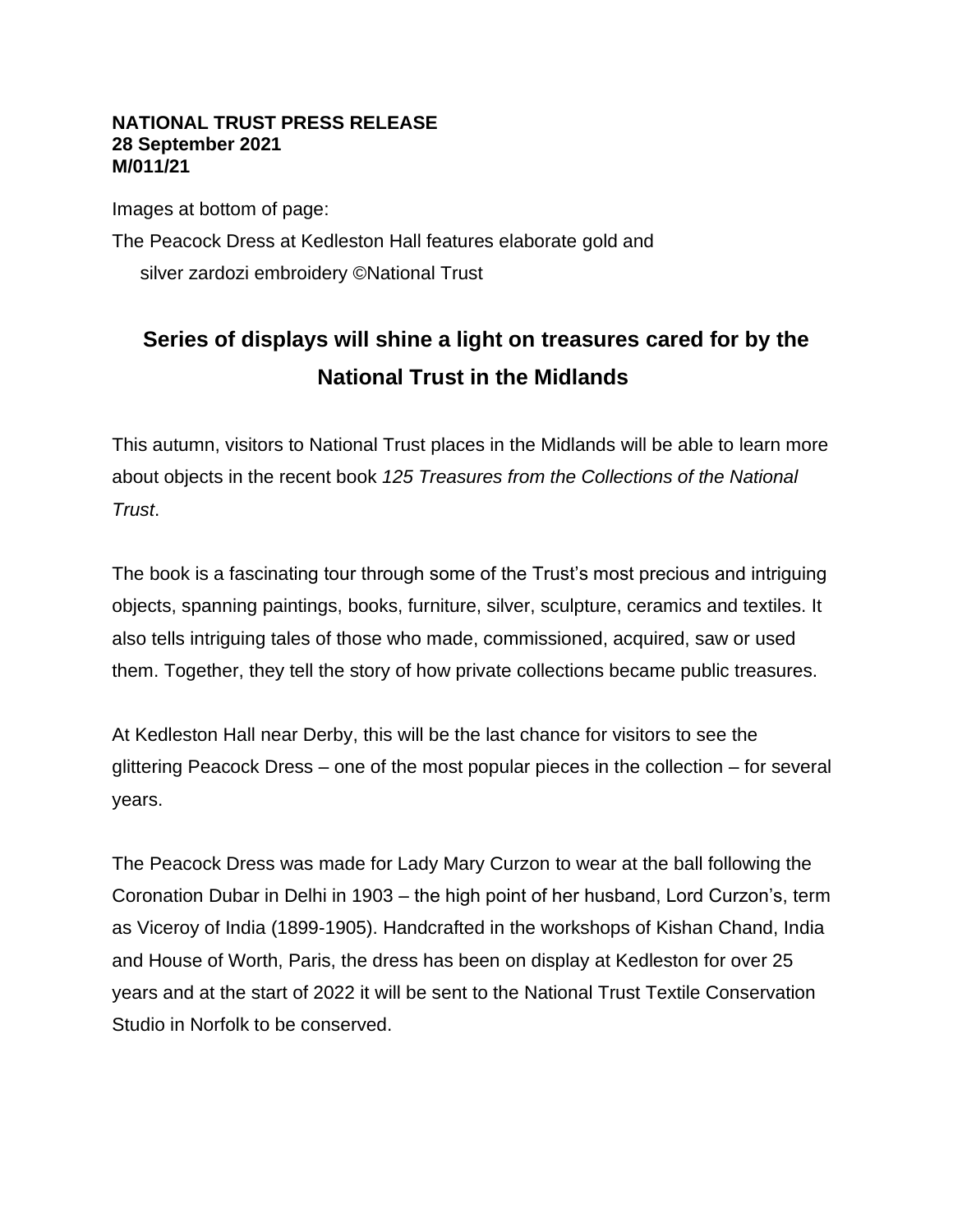Maria Jordan, Textile Conservation Studio Manager, said, 'One of the things that makes the Peacock Dress so striking is the elaborate gold and silver zardozi embroidery (a complex Indian technique) which covers it. However, this also makes it incredibly fragile. The dress is very heavy, clocking in at 4.5kgs (10lbs), and gravity can put strain on the fabric when the dress is displayed upright. The environment it's kept in also needs to be carefully monitored for temperature and humidity, to prevent the threads tarnishing or mould developing on the fabric.

'In January, the dress will be laid flat for the first time in more than 25 years and every stitch will be meticulously checked and conserved.'

The Peacock Dress is on display at Kedleston Hall until 20 December 2021, Friday-Monday. The conservation work is expected to last for several years, after which the dress will be re-displayed on a new, custom designed mannequin to protect the dress for years to come.

[www.nationaltrust.org.uk/kedleston-hall](http://www.nationaltrust.org.uk/kedleston-hall)

## **Other 125 Treasures displays in the Midlands**

**Wightwick Manor** in the West Midlands is a Victorian Aesthetic Movement house containing an important collection of Pre-Raphaelite pictures and Arts and Crafts furnishings.

Among those being showcased are the 'Sussex' chair, possibly designed by Philip Webb for Morris & Co.; four animal drawings, again by Philip Webb for William Morris, which were used in the tapestry 'The Forest' by Morris & Co; one of the boldest and most compelling works by English artist and ceramic designer William De Morgan; and the most important late painting by the Pre-Raphaelite artist Sir Edward Burne-Jones, *Love Among the Ruins.* Items are on permanent display.

[www.nationaltrust.org.uk/wightwick-manor-and-gardens](https://www.nationaltrust.org.uk/wightwick-manor-and-gardens)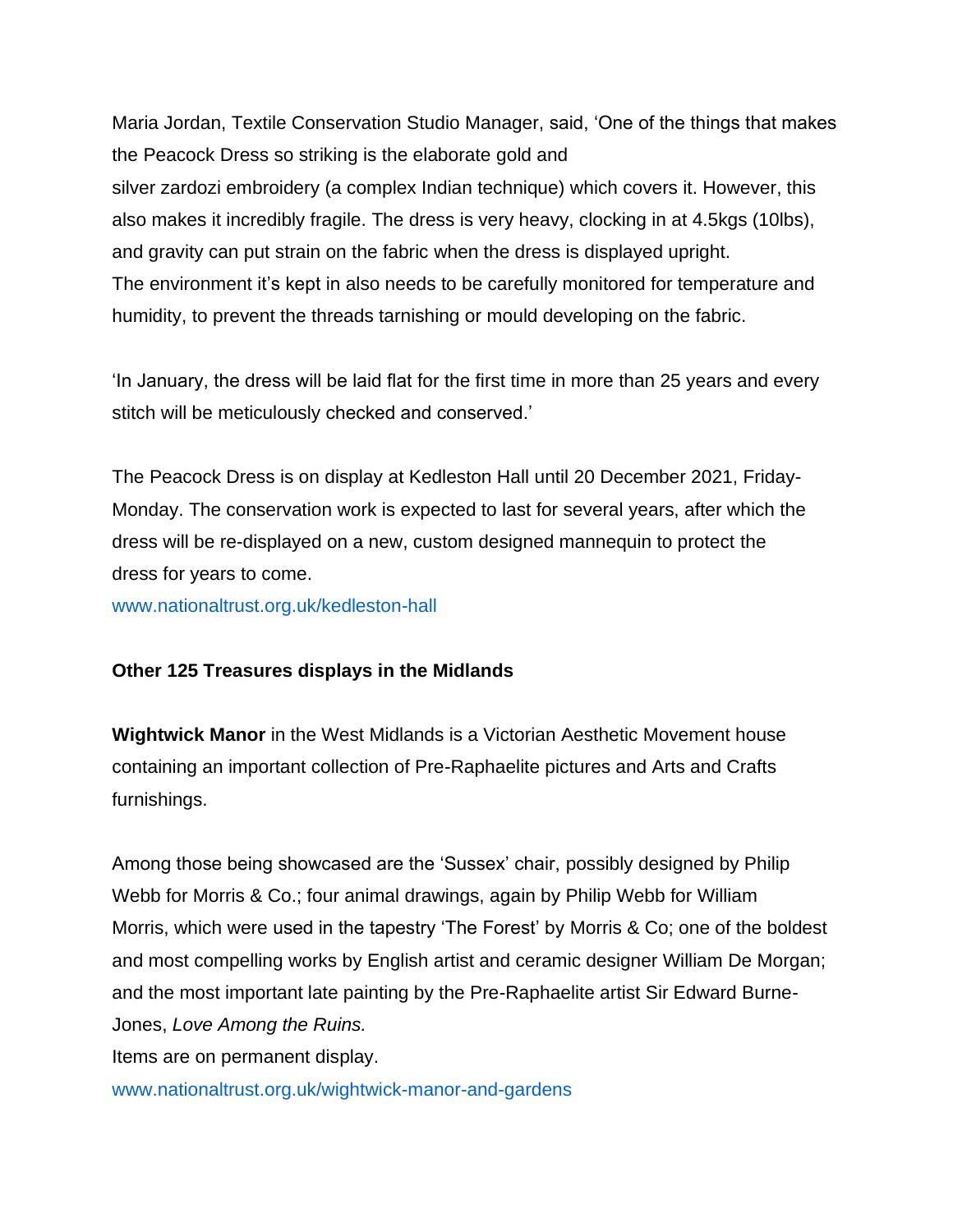Built for Elizabeth Talbot, Countess of Shrewsbury, also known as Bess of Hardwick, in the 16th century, **Hardwick** is famed for its spectacular interiors with huge Flemish tapestries, painted wall hangings, inlaid furniture, original portraits and 16th- and 17thcentury textiles.

To mark *125 Treasures*, the Sea Dog Table, 16th-century Chinese ewer and 'Bess of Hardwick' portrait will all be displayed in one large display case, while the portrait of Elizabeth I and Penelope wall hangings will be seen in their historic settings. Items will be highlighted from September 2021.

[www.nationaltrust.org.uk/hardwick-hall](https://www.nationaltrust.org.uk/hardwick-hall)

Other locations with displays include Upton House and Gardens and Charlecote Park in Warwickshire, Dudmaston and Attingham Park in Shropshire, Calke in Derbyshire and Shugborough Estate in Staffordshire.



The items mentioned here are all featured in the National Trust book *125 Treasures from the Collections of the National Trust*, available from selected National Trust shops and nationaltrust.org.uk/shop*.*

**- ENDS -**

**For more information and images please contact: Cat Edworthy: [cat.edworthy@nationaltrust.org.uk](mailto:cat.edworthy@nationaltrust.org.uk) or 07484 500852**

**Notes to Editor**

**About National Trust collections**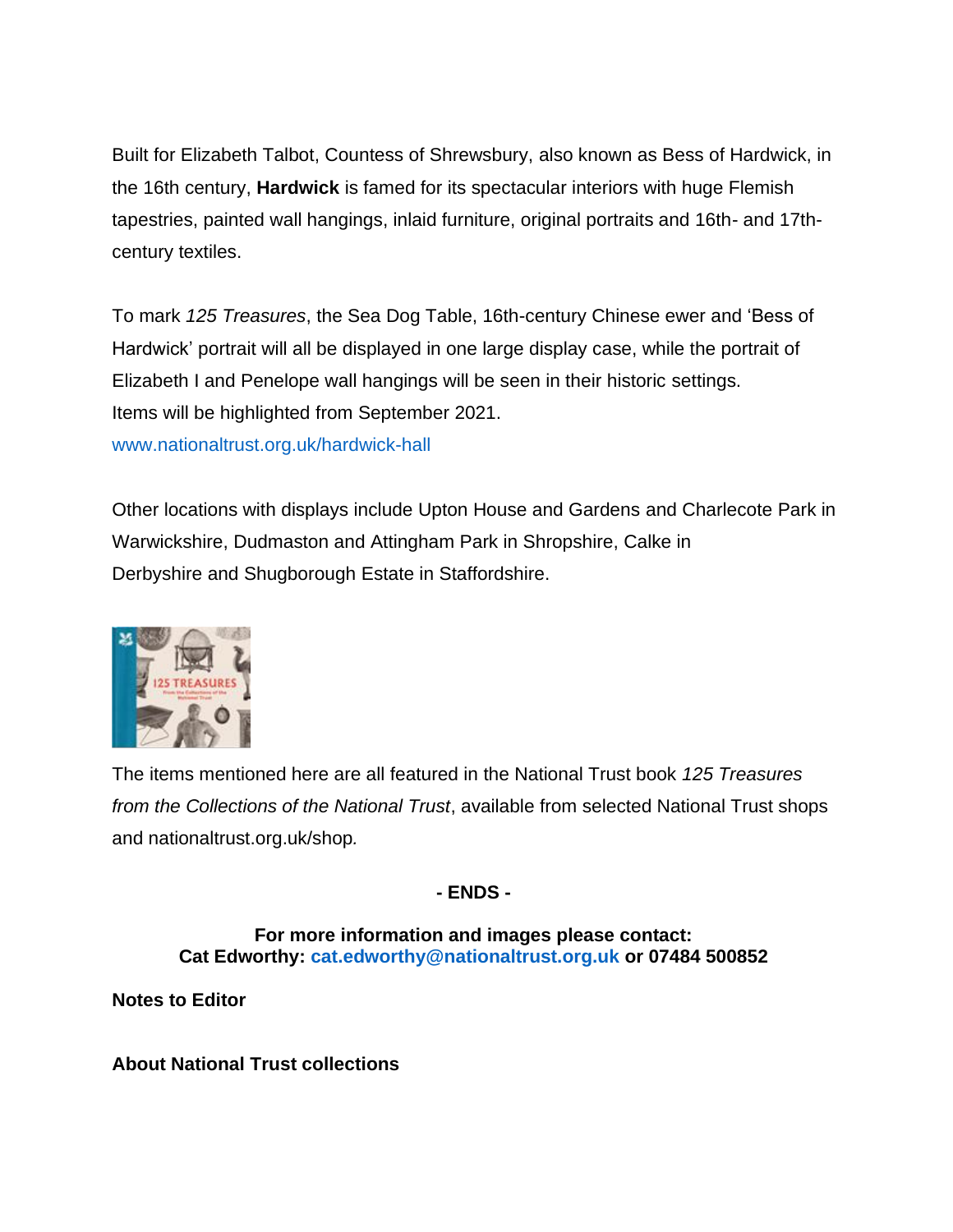The National Trust's collections make up, as a whole, one of the world's largest and most significant holdings of art and heritage objects, a living cultural resource accessible to everyone. From vast tapestries and artistic masterpieces to precious personal possessions, the range and breadth of the collection is astonishing. Many objects in the collection were commissioned, acquired and accumulated by country house owners over the centuries and still survive in their original settings.

Highlights include:

• **Oil paintings**: more than 13,000 oil paintings at over 200 historic houses across England, Wales and Northern Ireland – the largest number of any organisation in the United Kingdom. The extraordinarily diverse collection of works includes those by Turner, Reynolds, Gainsborough, Rembrandt, Titian and many others.

**Furniture:** approximately 55,000 individual pieces, amongst the largest and most important international collections in the world. The Trust's English furniture collection is particularly important because of its rarity and craftsmanship.

• **Textiles and Tapestries:** a vast textile collection of nearly 100,000 individual items. These range from grand furnishing such as state beds and rich hangings to fine tapestries and to costumes of nearly all periods and styles. There are around 650 tapestries, the largest collection of tapestries in Britain and one of the largest in the world.

**Sculptures:** around 6,000 sculptures of every shape and size, from enormous monumental marble statues to miniature carvings in ivory.

**Ceramics:** more than 80,000 diverse ceramic objects that tell a global story. Highlights include treasures from imperial China and Mughal India, Italian renaissance maiolica, French royal porcelain and outstanding Meissen and Wedgwood products.

• **Books**: over 400,000 titles, held in over 160 historic houses and properties. The collection provides an unparalleled record of private book ownership and use over many centuries and includes everything from a leaf from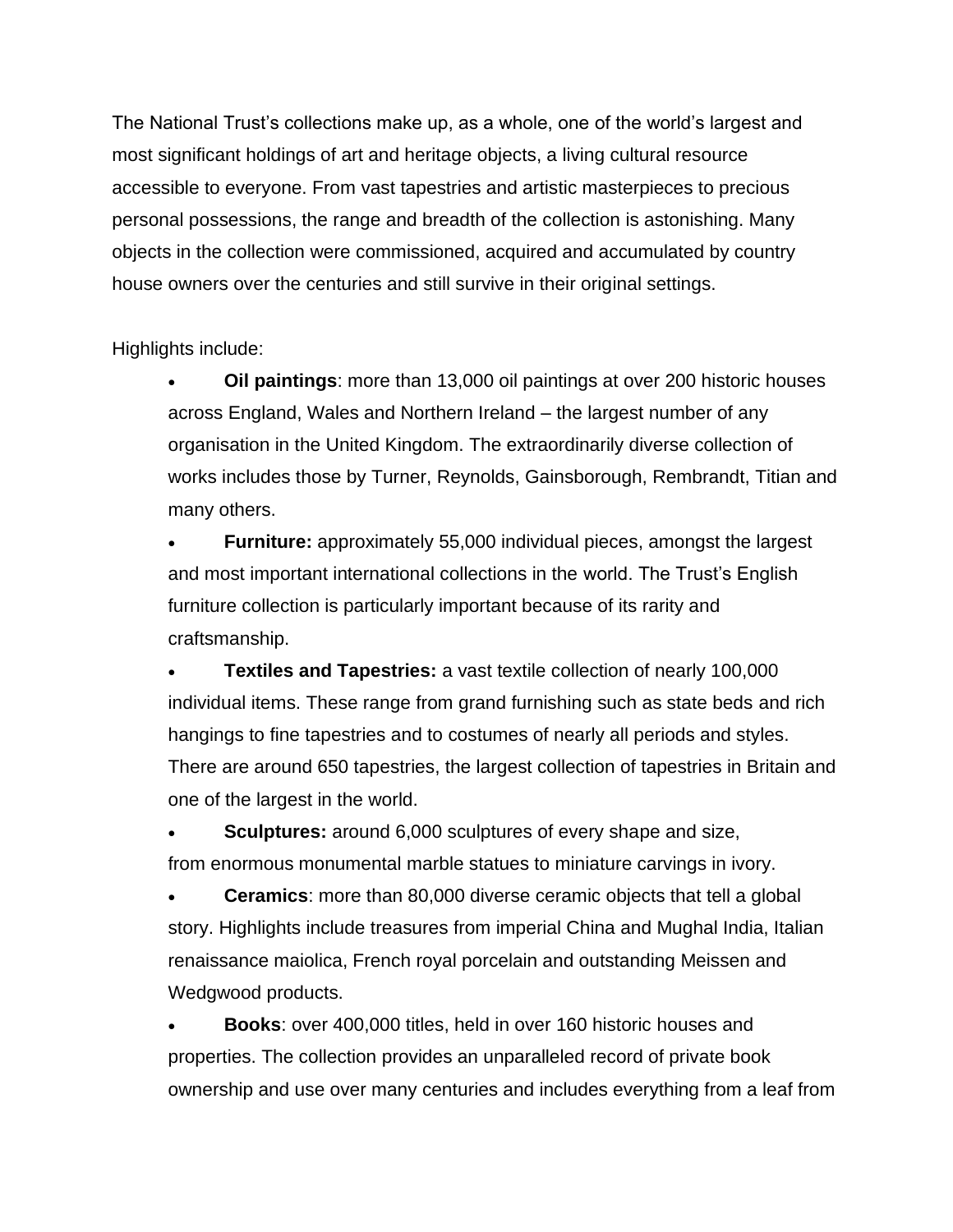the Bankes Fragment, one of the first copies of the Bible to be produced in England (*c*.698–716), to works by Beatrix Potter and Agatha Christie.

**Photographs:** the photographic collections reflect the development of British photography from the 1840s to the present day and we look after over 80,000 photographs across hundreds of sites. They include nationally and internationally important collections, such as the Fenton Collection and photography by William Fox Talbot at Lacock.

• **Wallpapers**: the most important collections of historic Chinese wallpapers in the world, on permanent display at 18 country houses. The National Trust Collections website provides the opportunity to search the collections as a whole; explore highlights of each place; discover further resources including guides to the collections, research articles and online exhibitions. [www.nationatrustcollections.org.uk](https://eur01.safelinks.protection.outlook.com/?url=http%3A%2F%2Fwww.nationatrustcollections.org.uk&data=02%7C01%7Calison.dalby%40nationaltrust.org.uk%7Cceef3f41ced34ce34d0708d747635e73%7C0fba79b96423460d88eff9c3d4ca2e9f%7C0%7C0%7C637056364416776104&sdata=QJ8%2BidXpMSQ3C13yyPhrZ%2B1PxDD7SmNtKV0sEEzpw30%3D&reserved=0)

## **About the National Trust**

The National Trust is a conservation charity founded in 1895 by three people: Octavia Hill, Sir Robert Hunter and Hardwicke Rawnsley, who saw the importance of the nation's heritage and open spaces and wanted to preserve them for everyone to enjoy. Today, across England, Wales and Northern Ireland, we continue to look after places so people and nature can thrive.

The challenges of the coronavirus pandemic have shown this is more important than ever. From finding fresh air and open skies to tracking a bee's flight to a flower; from finding beauty in an exquisite painting or discovering the hidden history of a country house nearby – the places we care for enrich people's lives.

Entirely independent of Government, the National Trust looks after more than 250,000 hectares of countryside, 780 miles of coastline and 500 historic properties, gardens and nature reserves.